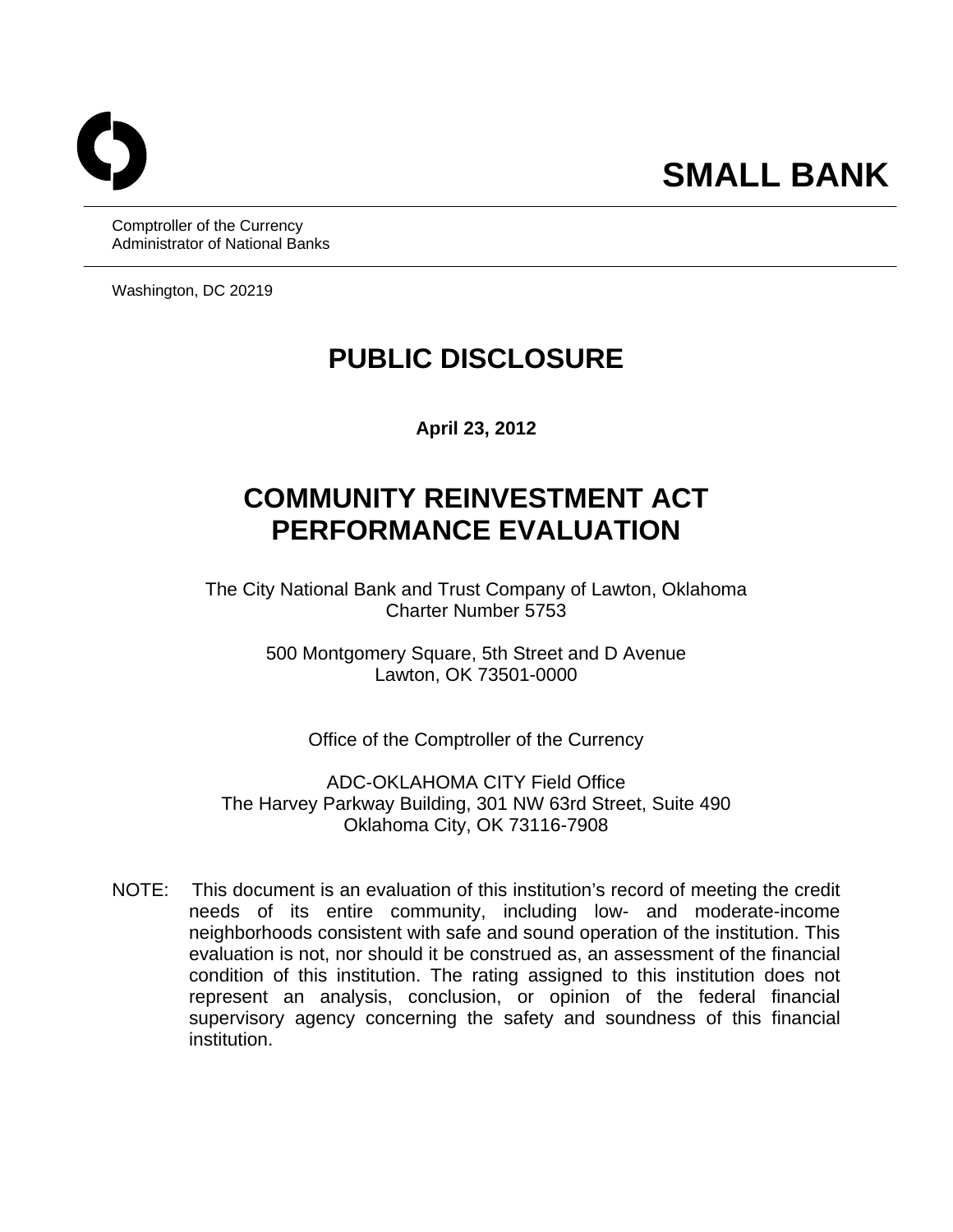### *INSTITUTION'S CRA RATING:*

### **This institution is rated Satisfactory.**

The major factors supporting the institution's rating include the following;

- A substantial majority of the bank's loans were originated within the bank's assessment areas (AAs);
- The loan-to-deposit ratio is reasonable and meets the standard for satisfactory performance;
- The bank's distribution of loans reflects reasonable penetration to individuals and businesses of different income levels and meets the standard for satisfactory performance; and,
- The geographic distribution of loans reflects a reasonable dispersion throughout the AAs and meets the standard for satisfactory performance.

### *SCOPE OF EXAMINATION*

To assess City National Bank's (CNB's) performance under the Community Reinvestment Act (CRA) regulations, we analyze the bank's activities in and around its declared assessment area (AA). We divided CNB's AA into four distinct areas for review. The Lawton Metropolitan Statistical Area (MSA) received a full scope review and the other AAs receiving a limited scope review. In full scope reviews, the data used to evaluate performance under each test is analyzed considering complete performance context information, quantitative factors (e.g. lending volume, distribution of branches, geographical and borrower distribution) and qualitative factors (e.g. innovation and complexity of products offered). Full scope reviews are conducted in AAs where the bank has a substantial share of its deposit and loan business. The Lawton MSA contains 94 percent of the bank's loans and 84 percent of the bank's deposits. Limited scope reviews are targeted to specific products over a defined portion of the AA.

The full scope review of the Lawton MSA included a review of Home Mortgage Disclosure Act (HMDA) reportable loans (home purchase, home refinance, and home improvement loans) originated in 2009, 2010, and 2011, and small business loans and vehicle loans originated in 2010 and 2011. These are the major loan products for the bank. The three limited-scope AAs consist almost entirely of Wal-Mart branches in which the majority of lending is consumer loans. Lending performance in the three limited-scope AAs was evaluated by sampling vehicle loans originated in 2010 and 2011.

A Data Integrity examination was conducted in February 2012 to evaluate the bank's process to accurately collect and report HMDA data. We found the bank had an adequate process, along with internal controls, to accurately collect and report HMDA information. As a result, HMDA submitted data was used during this CRA review to assess lending performance.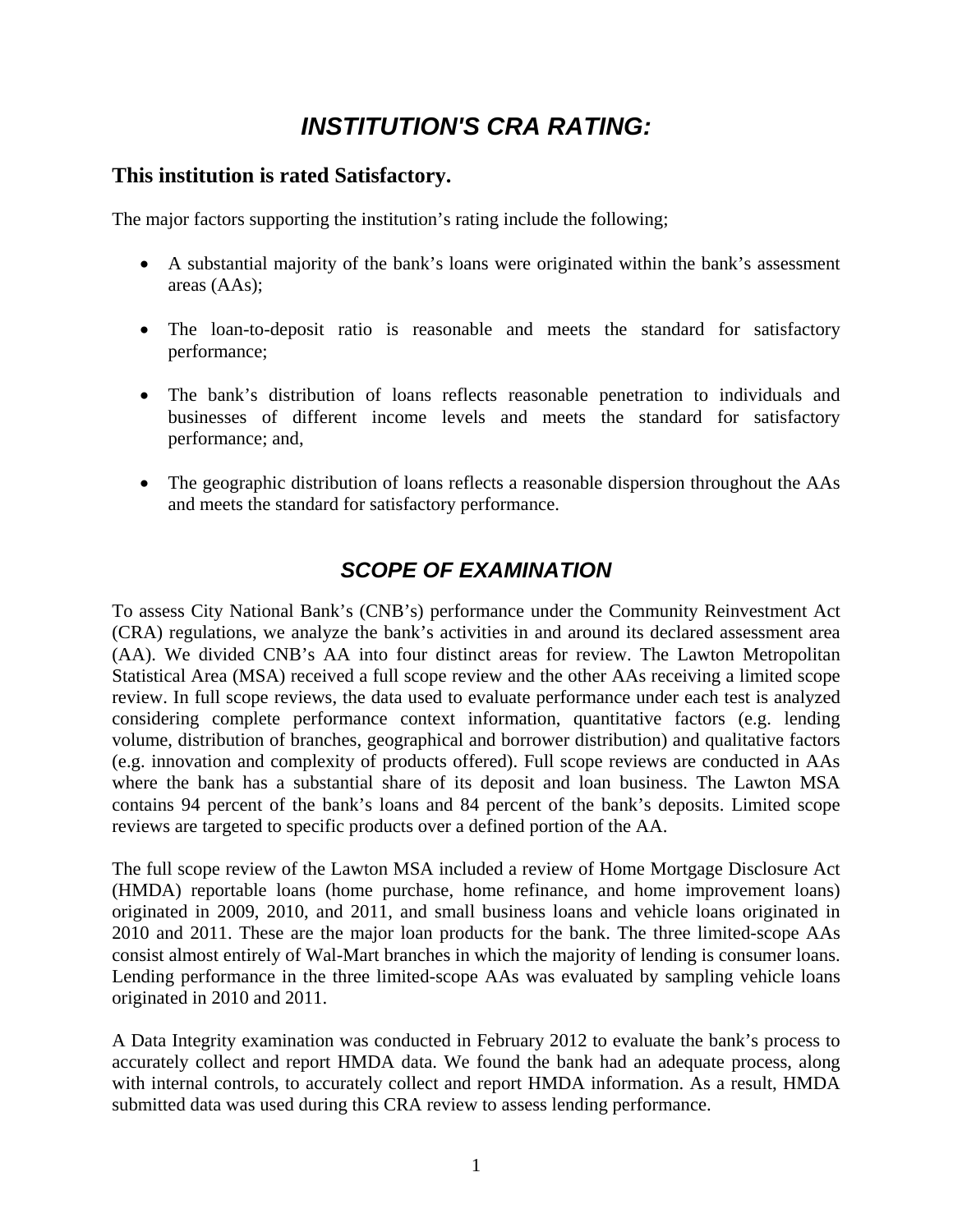## *DESCRIPTION OF INSTITUTION*

CNB is headquartered in Lawton, Oklahoma. J. R. Montgomery Bancorporation, a two-bank holding company, owns 100 percent of CNB and 100 percent of Fort Sill National Bank (FSNB). Intercompany transactions are limited, as each bank has separate Board of Directors and officers. Each bank focuses on serving separate clientele, with some overlap noted within the city of Lawton.

The main bank and drive-through facility is located at 500 Montgomery Square,  $5<sup>th</sup>$  Street at D Avenue, Lawton, Oklahoma. Full-service branches with drive-through facilities are also located at 4113 W Gore Boulevard and at the Country Mart East grocery store, 4510 SE Lee Boulevard, both in Lawton, Oklahoma. Three additional locations in the Lawton community include branches located inside the Wal-Mart store at 1002 N Sheridan Road, inside the Country Mart West grocery store at 6734 W Cache Road and inside the Wal-Mart Super Center at 6301 NW Quanah Parker Trailway.

Three stand-alone branches with drive-through facilities are located at 5801 E 41<sup>st</sup> Street and 5800 S Lewis Avenue, Suite 159, both in Tulsa, Oklahoma and 1425 S Santa Fe Avenue, Suite A in Edmond, Oklahoma. In addition to the six Lawton locations and the three stand-alone branches, CNB has twenty-six additional Wal-Mart Super Center or Wal-Mart Neighborhood Market branches located throughout the state of Oklahoma. Since the previous CRA evaluation, a few changes have taken place. The stand-alone branches on Santa Fe in Edmond and on Lewis Avenue in Tulsa were opened and a branch in Wal-Mart on Hillside in Broken Arrow was opened. The Wal-Mart branch at 1101 NW  $164<sup>th</sup>$  was closed in January 2012. The table below depicts the Wal-Mart branch locations.

| <b>City National Bank Wal-Mart Branch Locations</b> |                     |
|-----------------------------------------------------|---------------------|
| 4000 Green Country Road                             | Bartlesville        |
| 10938 S Memorial Drive                              | Bixby               |
| 6310 S Elm Place                                    | <b>Broken Arrow</b> |
| 3900 E Hillside Drive                               | <b>Broken Arrow</b> |
| 2001 S 1st Street                                   | Chickasha           |
| 5401 Tinker Diagonal Street                         | Del City            |
| 1845 N Highway 81                                   | Duncan              |
| 1225 W I-35 Frontage Road                           | Edmond              |
| 2400 S Country Club Road                            | El Reno             |
| 5505 W Owen K Garriott                              | Enid                |
| 12200 S Waco                                        | Glenpool            |
| 1608 S Division                                     | Guthrie             |
| 2415 N Main Street                                  | Miami               |
| $9011$ NE $23^{rd}$                                 | <b>Midwest City</b> |
| 951 E State Hwy 152                                 | Mustang             |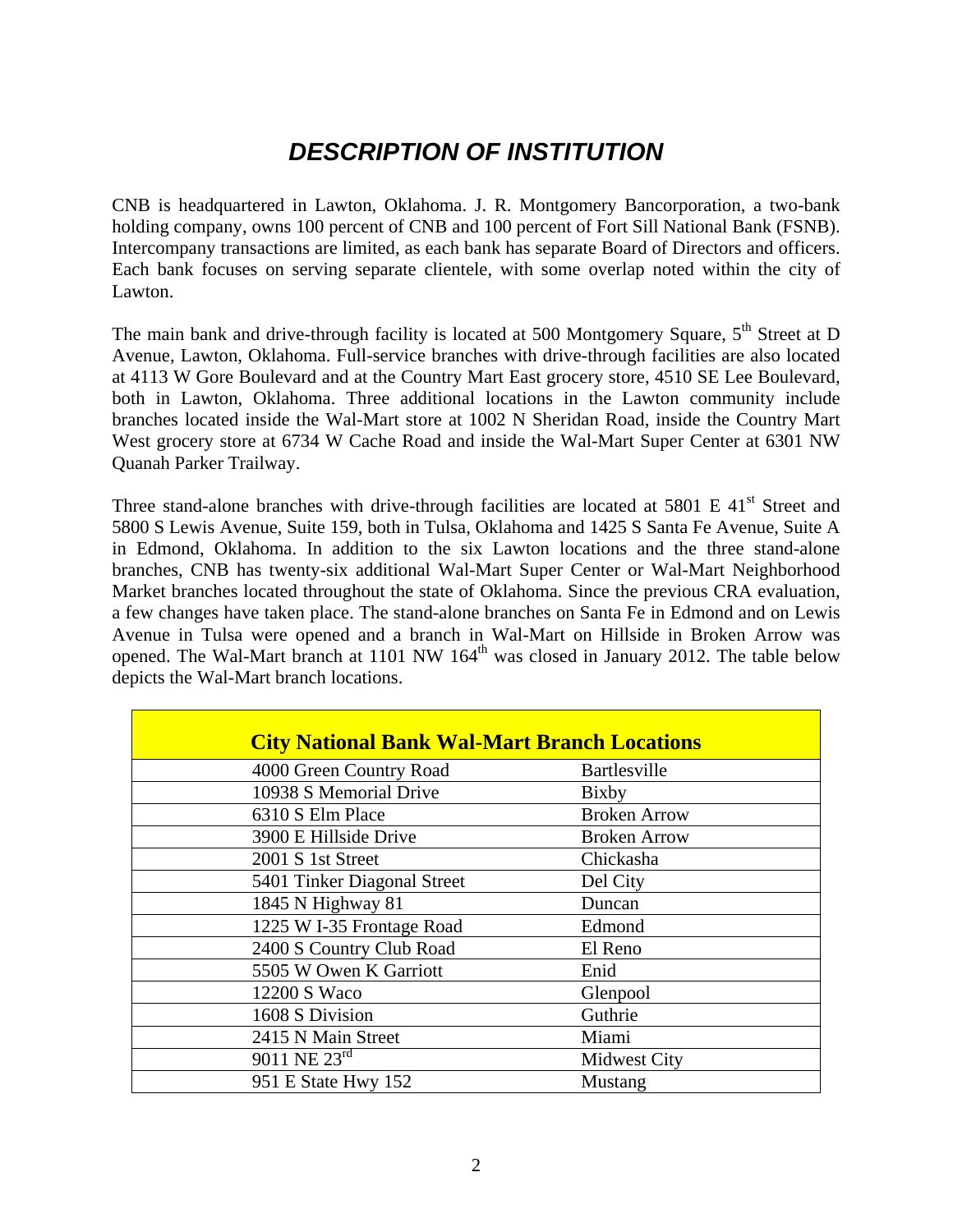| <b>City National Bank Wal-Mart Branch Locations (continued)</b> |               |
|-----------------------------------------------------------------|---------------|
| 1500 SW 59th Street                                             | Oklahoma City |
| 2000 W Memorial Road                                            | Oklahoma City |
| 100 E I-240 Service Road                                        | Oklahoma City |
| 4420 S Western Avenue                                           | Oklahoma City |
| 9320 N Pennsylvania Avenue                                      | Oklahoma City |
| 1101 E Prospect Avenue                                          | Ponca City    |
| 196 E Shawnee Mall Drive                                        | Shawnee       |
| 3116 S Garnett Road                                             | Tulsa         |
| 9411 S Delaware Avenue                                          | Tulsa         |
| 6606 E 81st Street                                              | Tulsa         |
| 6625 S Memorial Drive                                           | Tulsa         |

CNB has forty-seven automated teller machines (ATMs) and seven leased ATMs dispersed at their branches, as well as other independent locations throughout the AAs. The only deposit taking ATM is located at the main bank location. Also available to CNB customers are eighteen fee-free FSNB ATMs located in Lawton and on the Fort Sill Army Base.

CNB's primary focus is to serve the commercial, consumer, and agricultural needs of customers located in the AAs. CNB meets these needs by providing various types of loan and deposit products and services, as well as Internet Banking with Bill Payment and a 24 hour Telephone Access System. The bank also offers Small Business Administration loans. Bank lobby services are provided Monday through Saturday at most locations, with all of the Wal-Mart locations having extended hours Monday through Saturday. Six bank locations have Monday through Saturday drive-through services. CNB has a Trust Department located at the main bank. The bank's lending strategy focuses mainly on commercial loans and residential real estate loans in the Lawton AA and retail lending at the Wal-Mart locations.

As of December 31, 2011, CNB's total assets equaled \$288 million, of which \$173 million or 60 percent were comprised of various types of loans to individuals, commercial businesses, and commercial and residential real estate. Specifically, the bank's loan portfolio consists of the following:

| <b>Loan Category</b>           | \$ (000)  | $\frac{6}{10}$ |
|--------------------------------|-----------|----------------|
| <b>Commercial Real Estate</b>  | \$69,815  | 40.36%         |
| <b>Residential Real Estate</b> | \$68,157  | 39.40%         |
| Commercial and Industrial      | \$20,512  | 11.86%         |
| Individual                     | \$11,073  | 6.40%          |
| Agricultural                   | \$3,422   | 1.98%          |
| <b>Total</b>                   | \$172,979 | 100.00         |

There are no legal or financial impediments to prevent the bank from meeting the credit needs of the AAs. CNB is involved in and provides support to meet the community's financial needs. The bank received an overall rating of "Satisfactory" at the last Community Reinvestment Act evaluation dated January 12, 2009.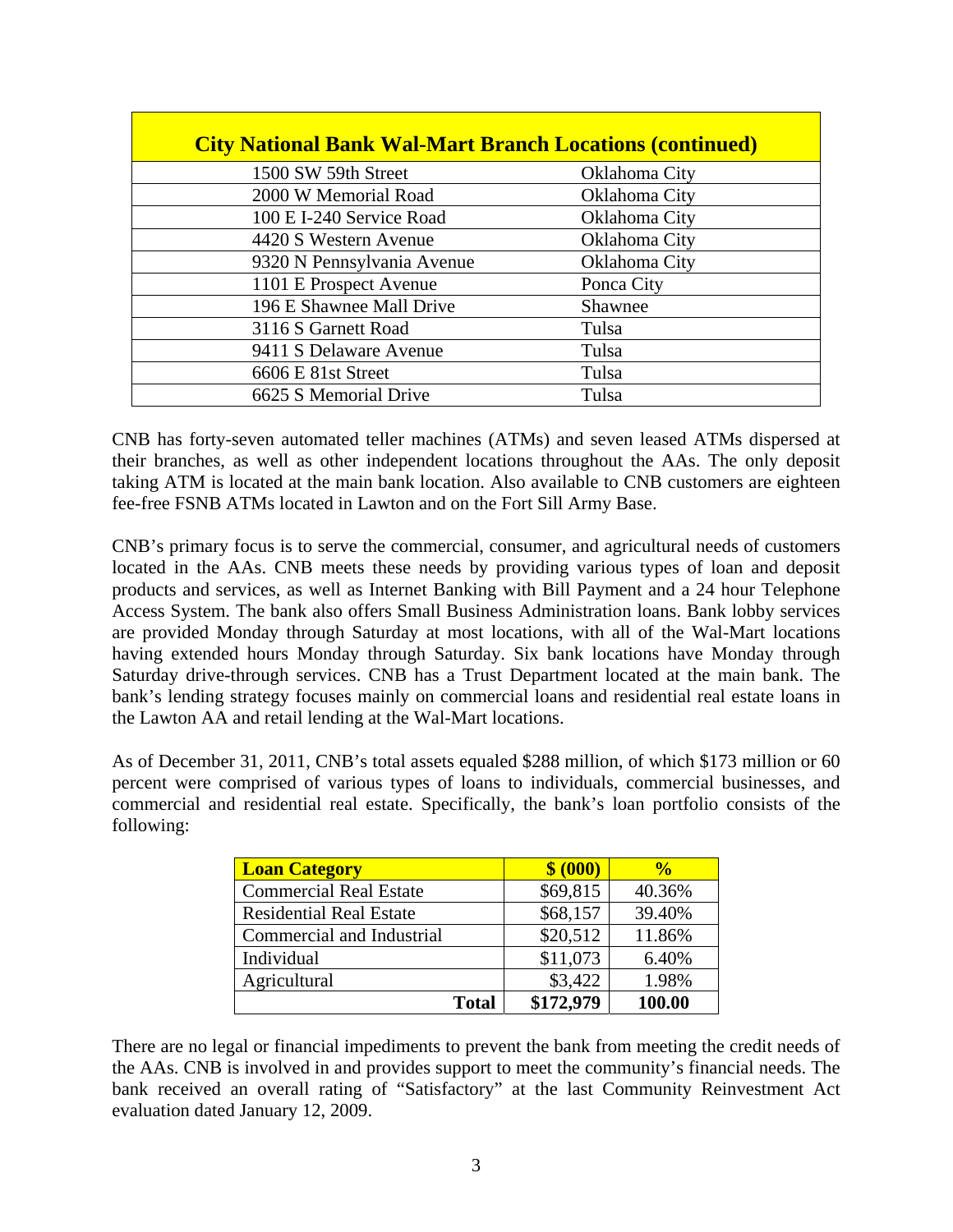## *DESCRIPTION OF ASSESSMENT AREAS*

Four AAs were considered in evaluating CNB's CRA performance. These AAs are defined as the Lawton MSA, the Oklahoma City Partial MSA, the Tulsa Partial MSA, and CNB's Non-MSA.

The full-scope Lawton MSA is comprised of Comanche County. Comanche County is the only county in the MSA. This AA encompasses 29 contiguous census tracts in southwestern Oklahoma. Based on 2000 data, the United States Census Bureau identifies 2 census tracts as low-income, 9 tracts as moderate-income, 13 tracts as middle-income, and 5 tracts as upperincome. The total population of the AA is 115 thousand. Additionally, there are 29 thousand families and 40 thousand households. The 29 thousand families statistically break into low; moderate; middle and upper incomes at 21 percent, 17 percent, 22 percent, and 40 percent, respectively. The AA contains 45 thousand housing units with 24 thousand or 53 percent being owner occupied. There is also a large volume of rental occupied units in the AA. Rental occupied units total 16 thousand and represent 35 percent of the available housing type. Households below the poverty level are 15 percent and households that receive public assistance total 6 percent. The main bank is located in a low-income census tract, the Country Mart West branch is in an upperincome census tract, and the other four Lawton branches are located in middle-income census tracts. The majority of the census tracts in the Lawton MSA AA are moderate- and middleincome census tracts. The following table describes major demographic and economic characteristics of the Lawton MSA AA, based on 2000 U.S. Census data.

| <b>DEMOGRAPHIC AND ECONOMIC</b>         |          |  |  |  |  |  |  |  |  |
|-----------------------------------------|----------|--|--|--|--|--|--|--|--|
| <b>CHARACTERISTICS OF LAWTON MSA AA</b> |          |  |  |  |  |  |  |  |  |
|                                         |          |  |  |  |  |  |  |  |  |
| <b>Population</b>                       |          |  |  |  |  |  |  |  |  |
| <b>Number of Families</b>               | 29,090   |  |  |  |  |  |  |  |  |
| Number of Households                    | 39,930   |  |  |  |  |  |  |  |  |
| <b>Geographies</b>                      |          |  |  |  |  |  |  |  |  |
| <b>Number of Census Tracts</b>          | 29       |  |  |  |  |  |  |  |  |
| % Low-Income Census Tracts              | 6.90%    |  |  |  |  |  |  |  |  |
| % Moderate-Income Census Tracts         | 31.03%   |  |  |  |  |  |  |  |  |
| % Middle-Income Census Tracts           | 44.83%   |  |  |  |  |  |  |  |  |
| % Upper-Income Census Tracts            | 17.24%   |  |  |  |  |  |  |  |  |
| <b>Median Family Income (MFI)</b>       |          |  |  |  |  |  |  |  |  |
| 2000 MFI for AA                         | \$40,049 |  |  |  |  |  |  |  |  |
| 2011 HUD-Adjusted MFI                   | \$51,900 |  |  |  |  |  |  |  |  |
| <b>Economic Indicators</b>              |          |  |  |  |  |  |  |  |  |
| <b>Unemployment Rate</b>                | 3.31%    |  |  |  |  |  |  |  |  |
| 2000 Median Housing Value               | \$68,895 |  |  |  |  |  |  |  |  |
| % Of Households Below Poverty Level     | 15.39%   |  |  |  |  |  |  |  |  |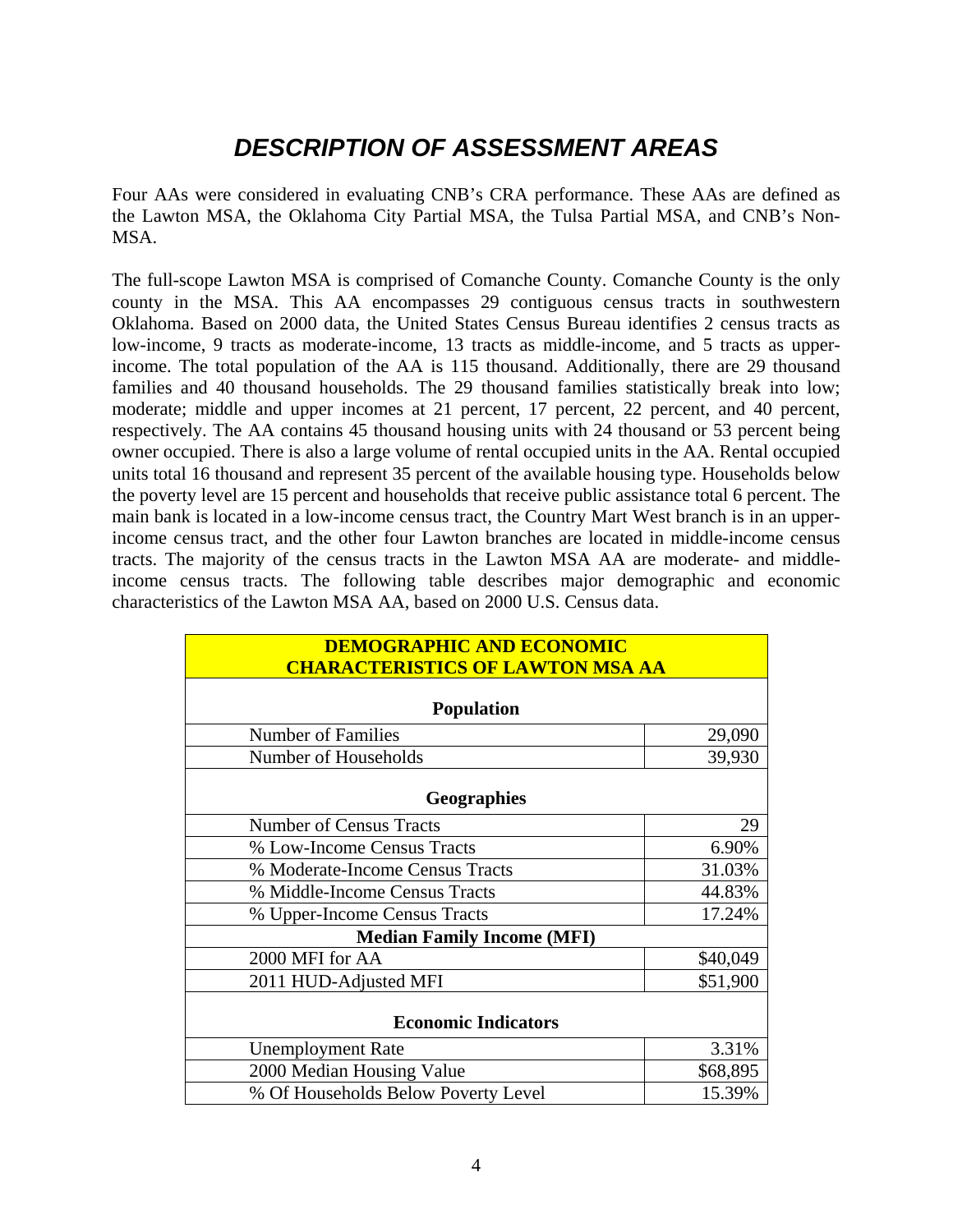The local economy of Comanche County is stable. Growth and employment have been flat and real estate markets had slowed considerably in recent past, but the area has started to see some improvement. The economy of Lawton is dependent upon consumer goods and service businesses to the military. However, over the past several years, Lawton has strived to become less dependent on the Fort Sill Army Base, oil and gas and agricultural industries. The major employers in the Lawton MSA consist of Fort Sill Army Base, Goodyear Tire and Rubber Company, Lawton Public Schools, and Comanche County Memorial Hospital.

Local banking competition includes several other independent national and state chartered banks and branches of other banks and financial institutions based in Oklahoma as well as across the nation.

A community contact was conducted during this review to help ascertain the credit needs of the Lawton MSA AA. The contact felt that the local economy is stable. The local economy continues to benefit from some of the larger employers in the area, like Fort Sill Army Base and Goodyear. The real estate market has remained stable, with several housing developments currently underway. The housing projects are targeted to the upper end of the price range. According to the contact, the immediate credit needs of the community are affordable housing, including rental units. The contact stated that the local banks are involved in community projects.

Limited-scope AAs have been defined for the municipalities outside Comanche County, in which the bank has stand-alone branches, Wal-Mart Super Center, or Wal-Mart Neighborhood Market branch locations. These AAs are designated as the Oklahoma City Partial MSA, the Tulsa Partial MSA, and CNB's Non-MSA. Loan applications are taken at these locations and then forwarded to the main bank in Lawton where the credit underwriting decision is made. Regional Managers have some lending authority when the main bank location is closed. The limited-scope AAs are described below; however, due to the limited market share that these Wal-Mart branches have within their respective communities, in-depth demographic data is not provided.

The Oklahoma City Partial MSA AA includes four of the seven counties in the Oklahoma City MSA consisting of Oklahoma, Grady, Canadian, and Logan Counties. This AA encompasses 270 contiguous census tracts in central Oklahoma. Based on 2000 data, the United States Census Bureau identifies 22 census tracts as low-income, 91 tracts as moderate-income, 90 tracts as middle-income, 63 tracts as upper-income, and 4 tracts as not applicable.

The Tulsa Partial MSA AA includes two of the seven counties in the Tulsa MSA consisting of Tulsa and Wagoner Counties. This AA encompasses 191 contiguous census tracts in northeastern Oklahoma. Based on 2000 data, the United States Census Bureau identifies 7 census tracts as low-income, 45 tracts as moderate-income, 70 tracts as middle-income, and 69 tracts as upper-income. The total population of the AA is 621 thousand.

as middle-income, and 15 tracts as upper-income.<br>5 CNB's Non-MSA AA includes 6 non-contiguous counties within the state of Oklahoma. These include Stephens, Ottawa, Washington, Kay, Pottawatomie, and Garfield Counties. This AA encompasses 70 census tracts throughout Oklahoma. Based on 2000 data, the United States Census Bureau identifies no census tracts as low-income, 11 tracts as moderate-income, 44 tracts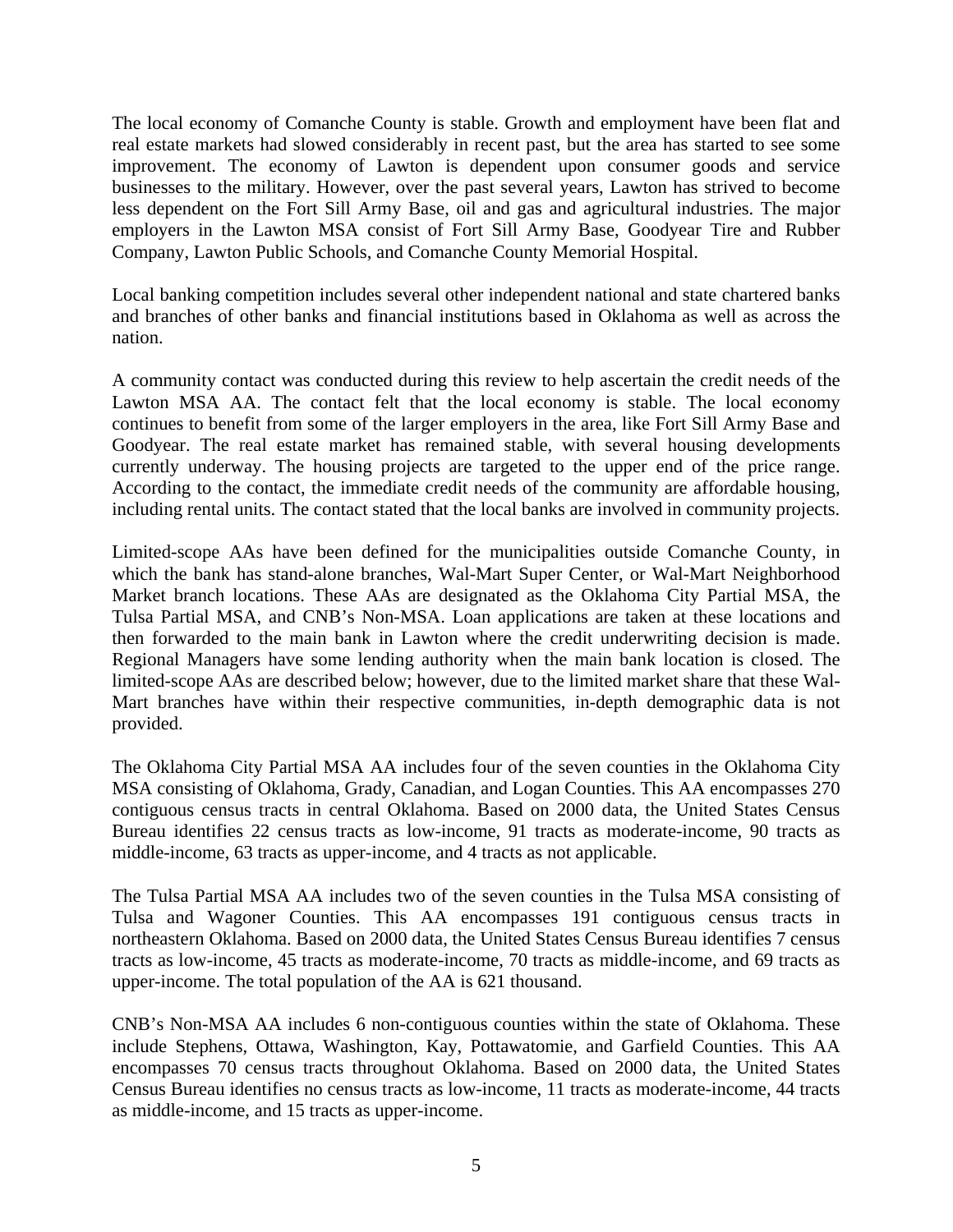### *CONCLUSIONS WITH RESPECT TO PERFORMANCE CRITERIA*

This Performance Evaluation assesses CNB's performance focusing primarily on five performance criteria: the loan-to-deposit ratio; lending in the assessment area; lending to borrowers of different incomes and to businesses of different sizes; geographic distribution of loans; and responses to CRA related complaints.

To evaluate CNB's lending performance, the major loan products offered by the bank were evaluated. A random sample of 25 commercial loans and 122 vehicle loans that were originated in 2010 and 2011 were selected. All HMDA residential real estate loans originated in 2009, 2010 and 2011 were reviewed and analyzed. Based on the analysis and consistent with available resources and capabilities, CNB is meeting the credit needs of the assessment area in a satisfactory manner.

#### **LOAN-TO-DEPOSIT RATIO**

CNB's loan-to-deposit (LTD) ratio is reasonable and meets the standard for satisfactory performance. CNB's LTD ratio at December 31, 2011 was 69 percent. CNB's average quarterly LTD ratio from December 31, 2008 through December 31, 2011 is 72 percent. This average was compared to the average of four similar banks located in or near CNB's AAs with total assets between \$200 million and \$600 million, for the same time period. These average LTD ratios are listed in the following table:

| <b>Loan-To-Deposit Ratios</b>                        |                                                      |                             |  |  |  |  |  |  |  |  |
|------------------------------------------------------|------------------------------------------------------|-----------------------------|--|--|--|--|--|--|--|--|
| <b>Institution</b>                                   | <b>Total Assets as of</b><br>12/31/11<br>$(\$000's)$ | Average<br><b>LTD Ratio</b> |  |  |  |  |  |  |  |  |
| The First National Bank and Trust Co., Chickasha, OK | \$386,817                                            | 77.63%                      |  |  |  |  |  |  |  |  |
| City National Bank & Trust Company of Lawton, OK     | \$287,660                                            | 71.75%                      |  |  |  |  |  |  |  |  |
| The Citizens Bank of Edmond, OK                      | \$261,533                                            | 70.06%                      |  |  |  |  |  |  |  |  |
| Liberty National Bank, Lawton, OK                    | \$215,519                                            | 64.10%                      |  |  |  |  |  |  |  |  |
| First National Bank & Trust Company, Shawnee, OK     | \$215,689                                            | 50.48%                      |  |  |  |  |  |  |  |  |

*Source: Institution Reports of Condition from December 31, 2008 to December 31, 2011.* 

#### **LENDING IN ASSESSMENT AREA**

CNB's lending in its AAs exceeds the standard for satisfactory performance. A substantial majority of the number and dollar amount of home mortgage, small business, and vehicle loans were originated within the bank's AAs. This conclusion is based on the 564 HMDA residential real estate loans, 25 commercial loans, and the 122 vehicle loans as depicted in the following table.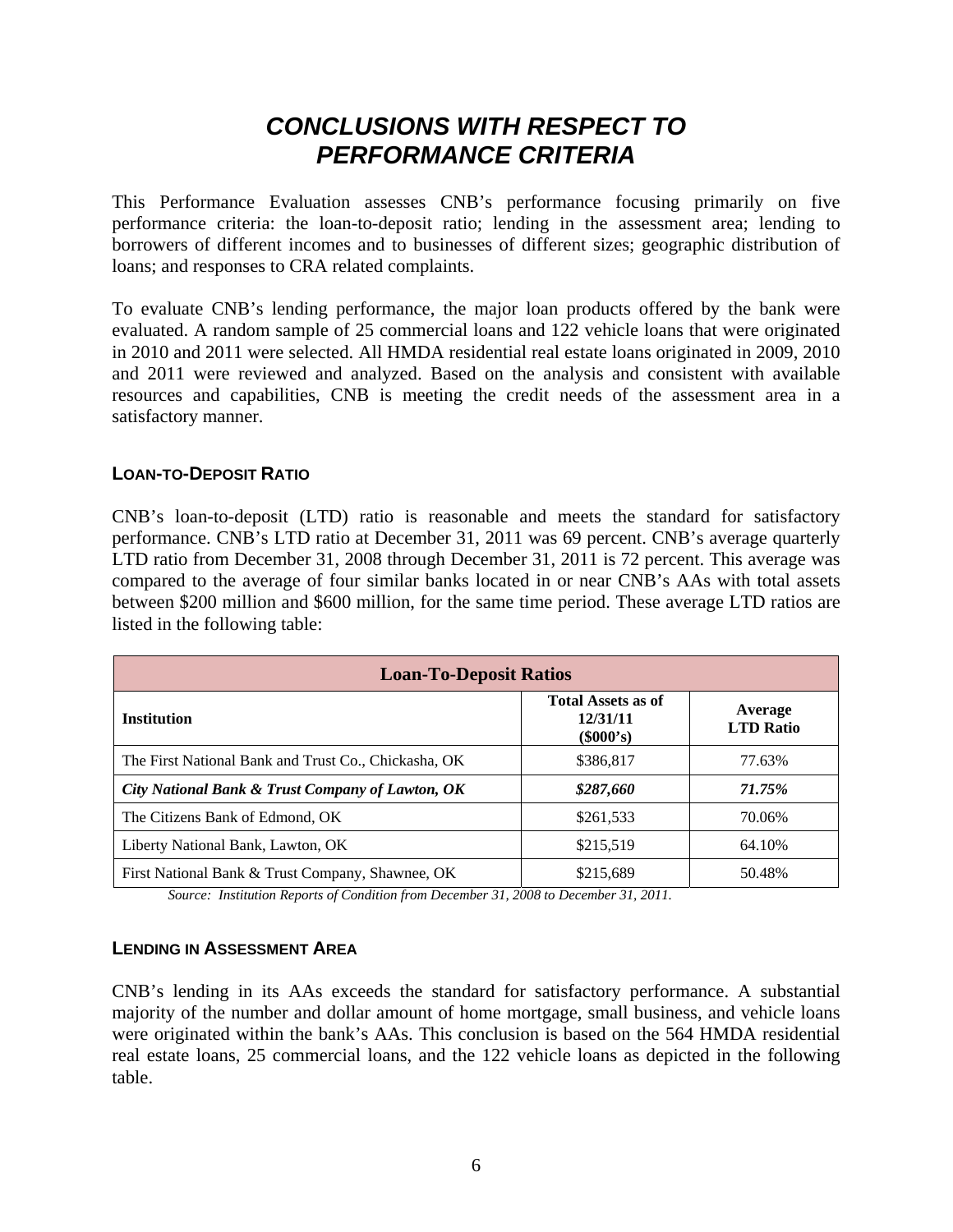|                                 | <b>Lending in Assessment Areas</b> |        |                        |         |       |                     |                 |                  |              |             |  |  |  |  |
|---------------------------------|------------------------------------|--------|------------------------|---------|-------|---------------------|-----------------|------------------|--------------|-------------|--|--|--|--|
|                                 |                                    |        | <b>Number of Loans</b> |         |       |                     |                 | Dollars of Loans |              |             |  |  |  |  |
|                                 |                                    | Inside |                        | Outside |       | Inside              |                 | Outside          |              |             |  |  |  |  |
| Loan Type                       | #                                  | $\%$   | #                      | $\%$    | Total | \$                  | $\%$            | \$               | %            | Total       |  |  |  |  |
| Home<br>Purchase                | 303                                | 96.81% | 10                     | 3.19%   | 313   |                     | \$31,469 97.39% | \$843            | 2.61%        | \$32,312    |  |  |  |  |
| Home<br>Improvement             | 112                                | 87.50% | 16                     | 12.50%  | 128   |                     | \$1,591 87.18%  |                  | \$234 12.82% | \$1,825     |  |  |  |  |
| Refinance                       | 113                                | 91.87% | 10                     | 8.13%   | 123   | \$12,601 93.20%     |                 | \$919            | 6.80%        | \$13,520    |  |  |  |  |
| <b>Small</b><br><b>Business</b> | 24                                 | 96.00% | 1                      | 4.00%   | 25    |                     | \$2,596 98.72%  | \$34             | 1.28%        | \$2,630     |  |  |  |  |
| Vehicle                         | 104                                | 85.25% | 18                     | 14.75%  | 122   | \$1,370,576 87.56%  |                 | \$194,636 12.44% |              | \$1,565,212 |  |  |  |  |
| <b>Totals</b>                   | 656                                | 92.26% | 55                     | 7.74%   | 711   | $$1,418,833$ 87.83% |                 | \$196,666 12.17% |              | \$1,615,449 |  |  |  |  |

 *Source: Data reported under HMDA; Loan Samples.* 

#### **LENDING TO BORROWERS OF DIFFERENT INCOMES AND TO BUSINESSES OF DIFFERENT SIZES**

The overall borrower distribution of loans in the bank's AAs is reasonable and meets the standard for satisfactory performance. CNB's borrower distribution of small business loans, home mortgage loans and vehicle loans in the Lawton MSA AA is reasonable. A significant majority of the weight is given to lending performance in the Lawton MSA AA, as it represents 94 percent of the bank's lending. Consumer lending performance is illustrated in the following tables for the three limited-scope AAs to illustrate that the bank is meeting the consumer lending needs of low- to moderate-income borrowers in those communities

#### **Lawton MSA AA (Full-Scope AA)**

CNB's borrower distribution to businesses with revenues of \$1 million or less is reasonable. The percentage of bank loans by dollar and number exceeded the percentage of reporting businesses with revenues of \$1 million or less in the AA. However, our source data noted 36 percent of the businesses in the AA did not report income data.

| <b>Borrower Distribution of Loans to Businesses in CNB's Lawton MSA AA</b> |                    |               |                         |       |  |  |  |  |  |  |  |  |
|----------------------------------------------------------------------------|--------------------|---------------|-------------------------|-------|--|--|--|--|--|--|--|--|
| Business Revenues (or Sales)                                               | $\leq$ \$1,000,000 | > \$1,000,000 | Unavailable/<br>Unknown | Total |  |  |  |  |  |  |  |  |
| % of AA Businesses                                                         | 62.06%             | 2.17%         | 35.77%                  | 100%  |  |  |  |  |  |  |  |  |
| % of Bank Loans in AA by #                                                 | 87.50%             | 12.50%        | $0.00\%$                | 100\% |  |  |  |  |  |  |  |  |
| % of Bank Loans in AA by \$                                                | 81.24%             | 18.76%        | $0.00\%$                | 100\% |  |  |  |  |  |  |  |  |

 *Source: Loan sample; Dunn and Bradstreet data.*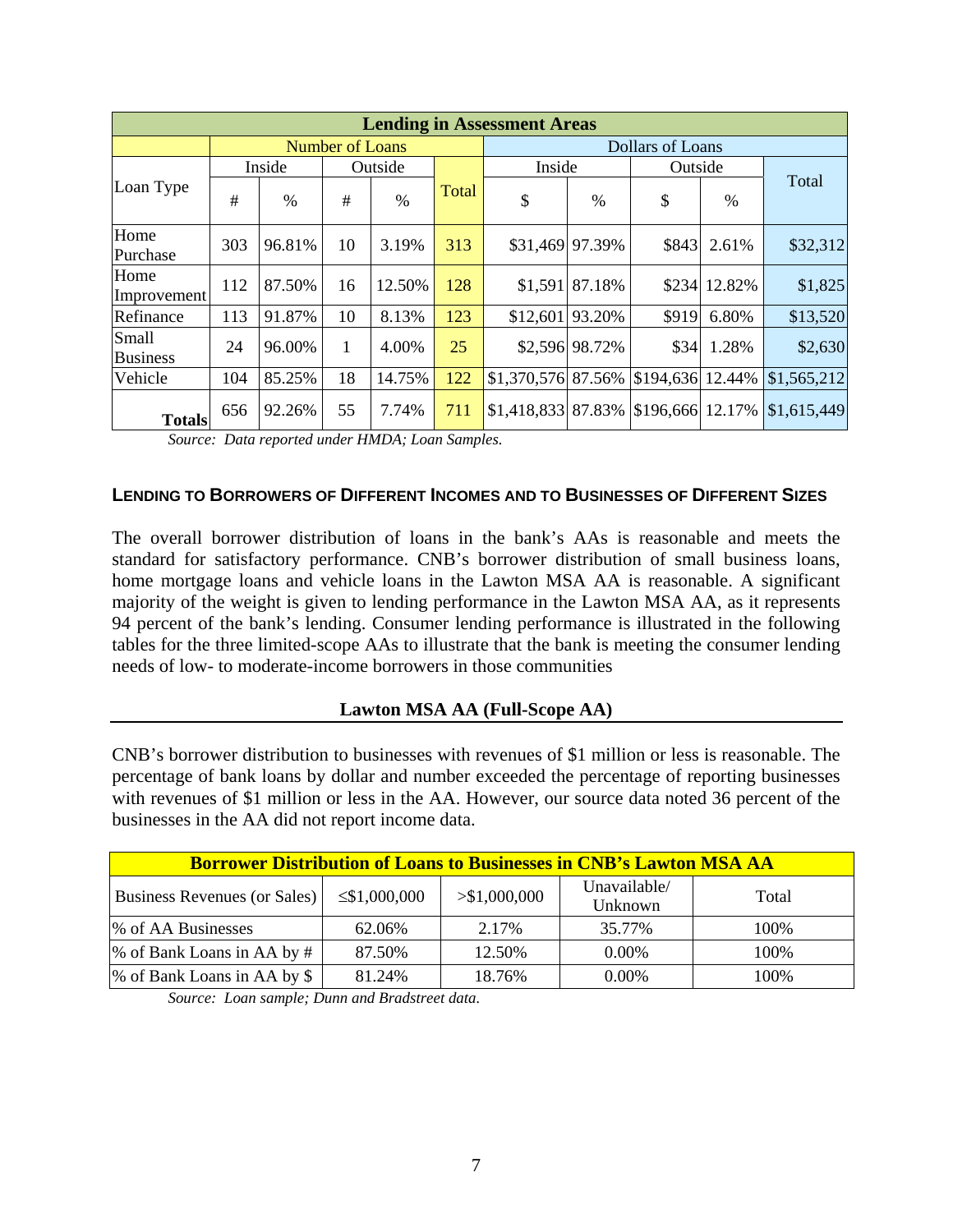The bank's distribution of home mortgage loans is reasonable. While the percentage of home purchase and home refinance loans to low- and moderate-income borrowers is less than the percentage of low- and moderate-income families in the AA, this performance is not unreasonable in light of the fact that low- and moderate-income families have a difficult time qualifying for conventional home mortgage products. The distribution of home improvement loans to low-income borrowers is reasonable and the distribution to moderate-income borrowers is excellent and exceeds the percentage of moderate-income families in the AA.

| <b>Borrower Distribution of Residential Real Estate Loans in CNB's Lawton MSA AA</b> |          |          |          |          |          |          |          |          |  |  |  |  |
|--------------------------------------------------------------------------------------|----------|----------|----------|----------|----------|----------|----------|----------|--|--|--|--|
| Borrower<br>Income Level                                                             | Low      |          |          | Moderate |          | Middle   | Upper    |          |  |  |  |  |
|                                                                                      | % of AA  | $%$ of   | % of AA  | $%$ of   | % of AA  | $%$ of   | % of AA  | $%$ of   |  |  |  |  |
| Loan Type                                                                            | Families | Number   | Families | Number   | Families | Number   | Families | Number   |  |  |  |  |
|                                                                                      |          | of Loans |          | of Loans |          | of Loans |          | of Loans |  |  |  |  |
| Home Purchase                                                                        | 20.53%   | 5.73%    | 17.07%   | 7.49%    | 22.19%   | 11.89%   | 40.21%   | 74.89%   |  |  |  |  |
| Home<br>Improvement                                                                  | 20.53%   | 13.46%   | 17.07%   | 26.92%   | 22.19%   | 23.08%   | 40.21%   | 36.54%   |  |  |  |  |
| Home Refinance                                                                       | 20.53%   | 11.63%   | 17.07%   | 8.14%    | 22.19%   | 20.93%   | 40.21%   | 59.30%   |  |  |  |  |

 *Source: Data reported under HMDA; U.S. Census data.* 

CNB's distribution of vehicle loans is reasonable. The distribution of vehicle loans to low- and moderate-income borrowers exceeds the percentage of low- and moderate-income households in the AA.

|                             | <b>Borrower Distribution of Consumer Loans in CNB's Lawton MSA AA</b> |                              |                       |                              |                       |                              |                       |                              |  |  |  |  |
|-----------------------------|-----------------------------------------------------------------------|------------------------------|-----------------------|------------------------------|-----------------------|------------------------------|-----------------------|------------------------------|--|--|--|--|
| Borrower<br>Income<br>Level | Low                                                                   |                              |                       | Moderate                     |                       | Middle                       |                       | Upper                        |  |  |  |  |
| Loan Type                   | % of AA<br>Households                                                 | $%$ of<br>Number<br>of Loans | % of AA<br>Households | $%$ of<br>Number<br>of Loans | % of AA<br>Households | $%$ of<br>Number<br>of Loans | % of AA<br>Households | $%$ of<br>Number<br>of Loans |  |  |  |  |
| Vehicle                     | 23.38%                                                                | 29.03%                       | 15.70%                | 29.03%                       | 20.51%                | 32.36%                       | 40.40%                | 9.68%                        |  |  |  |  |

*Source: Loan sample; U.S. Census data.* 

#### **Oklahoma City Partial MSA AA, Tulsa Partial MSA AA & Non-MSA AA (Limited-Scope AAs)**

The bank's borrower distribution of vehicle loans is excellent. The percentage of vehicle loans to low- and moderate-income borrowers significantly exceeds the percentage of low- and moderateincome households in all three of the limited-scope AAs with the exception of vehicle loans to low-income borrowers in the Non-MSA AA. Please refer to the following tables for details.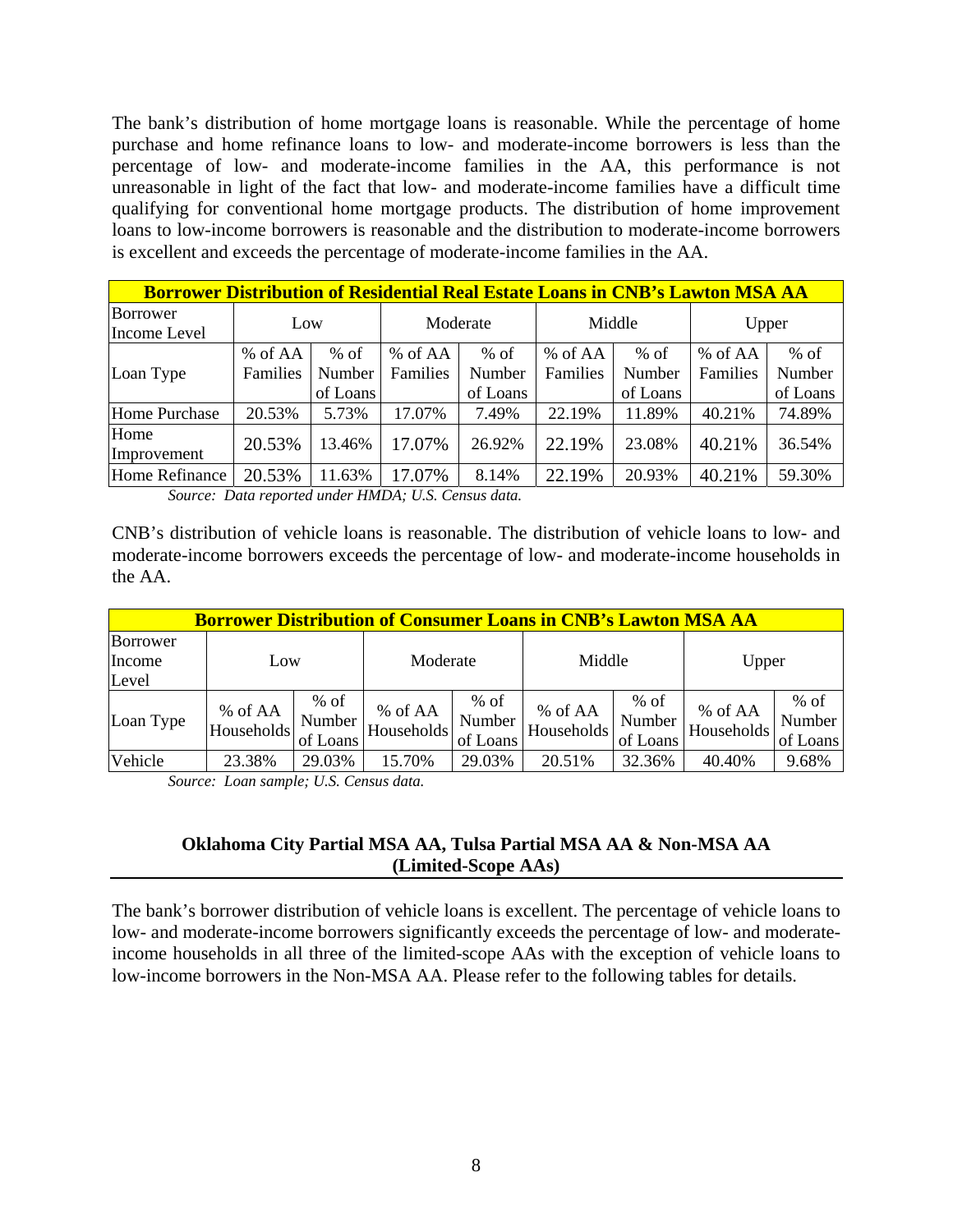| <b>Borrower Distribution of Consumer Loans in CNB's Oklahoma City Partial MSA AA</b> |                       |                              |                       |                              |                       |                              |                       |                              |  |  |  |
|--------------------------------------------------------------------------------------|-----------------------|------------------------------|-----------------------|------------------------------|-----------------------|------------------------------|-----------------------|------------------------------|--|--|--|
| Borrower<br>Income Level                                                             | Low                   |                              | Moderate              |                              | Middle                |                              | Upper                 |                              |  |  |  |
| Loan Type                                                                            | % of AA<br>Households | $%$ of<br>Number<br>of Loans | % of AA<br>Households | $%$ of<br>Number<br>of Loans | % of AA<br>Households | $%$ of<br>Number<br>of Loans | % of AA<br>Households | $%$ of<br>Number<br>of Loans |  |  |  |
| <b>Vehicle</b>                                                                       | 23.00%                | 43.75%                       | 16.99%                | 31.25%                       | 19.49%                | 21.88%                       | 40.52%                | 3.13%                        |  |  |  |

*Source: Loan sample; U.S. Census data.* 

|                             | <b>Borrower Distribution of Consumer Loans in CNB's Tulsa Partial MSA AA</b> |                              |                       |                              |                       |                              |                       |                              |  |  |  |  |
|-----------------------------|------------------------------------------------------------------------------|------------------------------|-----------------------|------------------------------|-----------------------|------------------------------|-----------------------|------------------------------|--|--|--|--|
| Borrower<br>Income<br>Level | LOW                                                                          |                              | Moderate              |                              | Middle                |                              | Upper                 |                              |  |  |  |  |
| Loan Type                   | % of AA<br>Households                                                        | $%$ of<br>Number<br>of Loans | % of AA<br>Households | $%$ of<br>Number<br>of Loans | % of AA<br>Households | $%$ of<br>Number<br>of Loans | % of AA<br>Households | $%$ of<br>Number<br>of Loans |  |  |  |  |
| Vehicle                     | 22.27%                                                                       | 25.00%                       | 16.48%                | 55.00%                       | 19.48%                | 15.00%                       | 41.41%                | 5.00%                        |  |  |  |  |

*Source: Loan sample; U.S. Census data.* 

|                          | <b>Borrower Distribution of Consumer Loans in CNB's Non-MSA AA</b> |                              |                       |                              |                       |                              |                       |                              |  |  |  |  |  |
|--------------------------|--------------------------------------------------------------------|------------------------------|-----------------------|------------------------------|-----------------------|------------------------------|-----------------------|------------------------------|--|--|--|--|--|
| Borrower<br>Income Level | Low                                                                |                              | Moderate              |                              | Middle                |                              | Upper                 |                              |  |  |  |  |  |
| Loan Type                | % of AA<br>Households                                              | $%$ of<br>Number<br>of Loans | % of AA<br>Households | $%$ of<br>Number<br>of Loans | % of AA<br>Households | $%$ of<br>Number<br>of Loans | % of AA<br>Households | $%$ of<br>Number<br>of Loans |  |  |  |  |  |
| Vehicle                  | 22.49%                                                             | 19.05%                       | 16.55%                | 38.10%                       | 19.09%                | 23.81%                       | 41.87%                | 19.05%                       |  |  |  |  |  |

*Source: Loan sample; U.S. Census data.* 

#### **GEOGRAPHIC DISTRIBUTION OF LOANS**

The overall geographic distribution of loans is reasonable and meets the standard for satisfactory performance. CNB's geographic distribution of small business, home mortgage, and vehicle loans in CNB's Lawton MSA AA is reasonable. CNB's geographic distribution of vehicle loans in the limited-scope AAs is provided in the following tables to illustrate that the bank is meeting the needs in low- and moderate-income geographies in those communities, although lending performance in the limited-scope AAs provides minimal weight in determining the bank's overall performance.

#### **Lawton MSA AA (Full-Scope AA)**

The geographic distribution of small business loans is reasonable. The distribution of business loans located in low- and moderate-income census tracts is less than the percentage of small businesses located in those tracts, but considered near the ratio.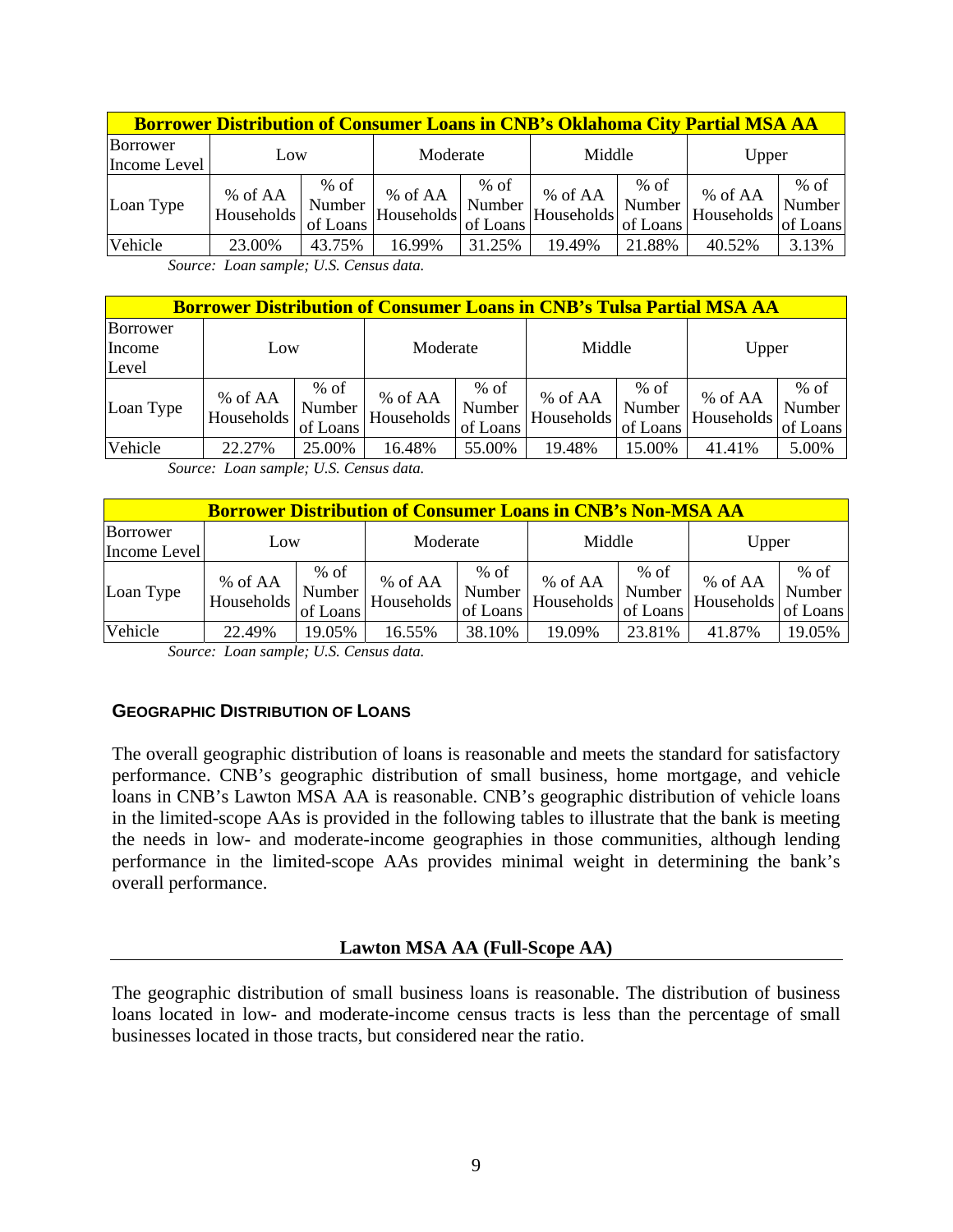| <b>Geographic Distribution of Loans to Businesses in CNB's Lawton MSA AA</b> |                              |                                 |                              |                                 |                                     |                       |                              |                                 |  |  |  |
|------------------------------------------------------------------------------|------------------------------|---------------------------------|------------------------------|---------------------------------|-------------------------------------|-----------------------|------------------------------|---------------------------------|--|--|--|
| Census Tract<br>Income Level                                                 | Low                          |                                 | Moderate                     |                                 | Middle                              |                       | Upper                        |                                 |  |  |  |
| Loan Type                                                                    | % of AA<br><b>Businesses</b> | $%$ of<br>Number<br>of<br>Loans | % of AA<br><b>Businesses</b> | $%$ of<br>Number<br>of<br>Loans | % of AA Number<br><b>Businesses</b> | $%$ of<br>of<br>Loans | % of AA<br><b>Businesses</b> | $%$ of<br>Number<br>of<br>Loans |  |  |  |
| <b>Small Business</b>                                                        | 8.46%                        | 4.17%                           | 21.17%                       | 16.67%                          | 54.86%                              | 54.16%                | 15.51%                       | 25.00%                          |  |  |  |

 *Source: Loan sample; Dunn and Bradstreet data.* 

The geographic distribution of home mortgage loans in low-income tracts is not reasonable with no home improvement loans originated in low-income tracts. However, this is mitigated by the fact that owner occupied housing in low-income tracts is extremely low at 1.57 percent, making opportunities to extend home mortgage products limited in the two low-income tracts in the Lawton MSA. The geographic distribution of home mortgage loans in moderate-income tracts is more than reasonable as the percentage of loans originated exceeded the percentage of owner occupied housing in those tracts for all mortgage products.

| <b>Geographic Distribution of Residential Real Estate Loans in CNB's Lawton MSA AA</b> |          |        |          |        |          |        |          |        |  |  |  |
|----------------------------------------------------------------------------------------|----------|--------|----------|--------|----------|--------|----------|--------|--|--|--|
| Census Tract                                                                           |          |        | Moderate |        | Middle   |        | Upper    |        |  |  |  |
| Income Level                                                                           |          | Low    |          |        |          |        |          |        |  |  |  |
|                                                                                        | % of AA  | $%$ of | % of AA  | $%$ of | % of AA  | $%$ of | % of AA  | $%$ of |  |  |  |
|                                                                                        | Owner    | Number | Owner    | Number | Owner    | Number | Owner    | Number |  |  |  |
| Loan Type                                                                              | Occupied | of     | Occupied | of     | Occupied | of     | Occupied | of     |  |  |  |
|                                                                                        | Housing  | Loans  | Housing  | Loans  | Housing  | Loans  | Housing  | Loans  |  |  |  |
| Home Purchase                                                                          | 1.57%    | 0.36%  | 15.78%   | 20.80% | 64.80%   | 62.77% | 17.85%   | 16.06% |  |  |  |
| Home                                                                                   | 1.57%    | 0.00%  | 15.78%   | 26.79% | 64.80%   | 57.14% | 17.85%   | 16.07% |  |  |  |
| Improvement                                                                            |          |        |          |        |          |        |          |        |  |  |  |
| Home Refinance                                                                         | 1.57%    | 0.98%  | 15.78%   | 17.65% | 64.80%   | 53.92% | 17.85%   | 27.45% |  |  |  |

 *Source: Data reported under HMDA; U.S. Census data.* 

The geographic distribution of vehicle loans in low-income tracts is not reasonable with no loans originated in low-income tracts. The distribution of vehicle loans in moderate-income tracts is reasonable as the percentage of loans made in moderate-income tracts exceeds the percentage of households in those tracts.

| <b>Geographic Distribution of Consumer Loans in CNB's Lawton MSA AA</b> |            |        |            |        |            |        |            |        |  |  |
|-------------------------------------------------------------------------|------------|--------|------------|--------|------------|--------|------------|--------|--|--|
| Census Tract<br>Income Level                                            | Low        |        | Moderate   |        | Middle     |        | Upper      |        |  |  |
|                                                                         |            | $%$ of |            | $%$ of |            | $%$ of |            | $%$ of |  |  |
| Loan Type                                                               | % of AA    | Number | % of AA    | Number | % of AA    | Number | % of AA    | Number |  |  |
|                                                                         | Households | of     | Households | of     | Households | of     | Households | of     |  |  |
|                                                                         |            | Loans  |            | Loans  |            | Loans  |            | Loans  |  |  |
| Vehicle                                                                 | 2.48%      | 00.0%  | 21.31%     | 32.26% | 61.46%     | 54.84% | 14.75%     | 12.90% |  |  |

*Source: Loan sample; U.S. Census data.*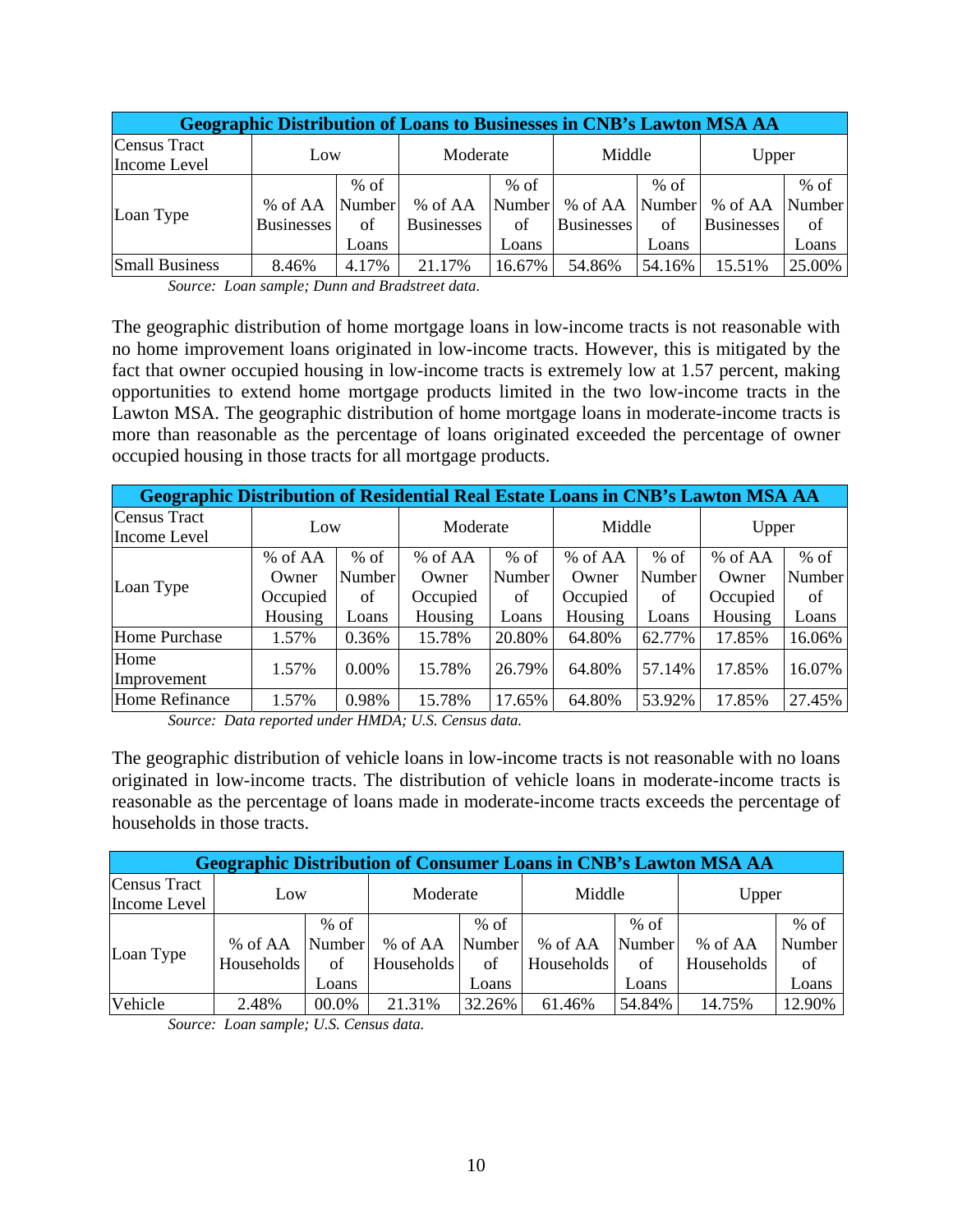#### **Oklahoma City Partial MSA, Tulsa Partial MSA & Non-MSA (Limited-Scope AAs)**

The bank's geographic distribution of vehicle loans is reasonable for the limited scope AAs. The percentage of vehicle loans in low-income tracts is less than the percentage of households in those tracts for the Oklahoma City Partial and Tulsa Partial MSA AAs. There are no low-income tracts in the Non-MSA AA. The low-income tracts in the Oklahoma City and Tulsa MSA AAs are not in close proximity to the branch locations. The percentage of vehicle loans in moderateincome tracts exceeds the percentage of households in the Oklahoma City Partial and Non-MSA AAs. The percentage of vehicle loans in moderate-income tracts is less than the percentage of households in those tracts for the Tulsa Partial MSA AA. Please see the following tables for details.

| <b>Geographic Distribution of Consumer Loans in CNB's Oklahoma City Partial MSA AA</b> |            |        |            |        |            |        |            |        |  |  |
|----------------------------------------------------------------------------------------|------------|--------|------------|--------|------------|--------|------------|--------|--|--|
| <b>Census Tract</b><br>Income Level                                                    | Low        |        | Moderate   |        | Middle     |        | Upper      |        |  |  |
|                                                                                        |            | $%$ of |            | $%$ of |            | $%$ of |            | $%$ of |  |  |
|                                                                                        | % of AA    | Number | % of AA    | Number | % of AA    | Number | % of AA    | Number |  |  |
| Loan Type                                                                              | Households | of     | Households | of     | Households | of     | Households | of     |  |  |
|                                                                                        |            | Loans  |            | Loans  |            | Loans  |            | Loans  |  |  |
| Vehicle                                                                                | 3.73%      | 3.13%  | 32.01%     | 50.00% | 36.21%     | 25.00% | 28.00%     | 21.88% |  |  |

*Source: Loan sample; U.S. Census data.* 

| <b>Geographic Distribution of Consumer Loans in CNB's Tulsa Partial MSA AA</b> |            |                  |            |                  |            |                  |            |                  |  |  |
|--------------------------------------------------------------------------------|------------|------------------|------------|------------------|------------|------------------|------------|------------------|--|--|
| <b>Census Tract</b><br>Income Level                                            | Low        |                  | Moderate   |                  | Middle     |                  | Upper      |                  |  |  |
| Loan Type                                                                      | % of AA    | $%$ of<br>Number | % of AA    | $%$ of<br>Number | % of AA    | $%$ of<br>Number | % of AA    | $%$ of<br>Number |  |  |
|                                                                                | Households | of<br>Loans      | Households | of<br>Loans      | Households | of<br>Loans      | Households | Of<br>Loans      |  |  |
| Vehicle                                                                        | 2.43%      | 0.00%            | 21.98%     | 10.00%           | 42.01%     | 55.00%           | 33.58%     | 35.00%           |  |  |

*Source: Loan sample; U.S. Census data.* 

| <b>Geographic Distribution of Consumer Loans in CNB's Non-MSA AA</b> |                       |                                 |                       |                                 |                       |                                 |                       |                                 |  |  |  |
|----------------------------------------------------------------------|-----------------------|---------------------------------|-----------------------|---------------------------------|-----------------------|---------------------------------|-----------------------|---------------------------------|--|--|--|
| Census Tract<br>Income Level                                         | Low                   |                                 | Moderate              |                                 | Middle                |                                 | Upper                 |                                 |  |  |  |
| Loan Type                                                            | % of AA<br>Households | $%$ of<br>Number<br>of<br>Loans | % of AA<br>Households | $%$ of<br>Number<br>of<br>Loans | % of AA<br>Households | $%$ of<br>Number<br>of<br>Loans | % of AA<br>Households | $%$ of<br>Number<br>of<br>Loans |  |  |  |
| Vehicle                                                              | 0.00%                 | 0.00%                           | 12.72%                | 19.05%                          | 60.13%                | 66.67%                          | 27.15%                | 14.29%                          |  |  |  |

*Source: Loan sample; U.S. Census data.* 

### **Responses to Complaints**

There have been no consumer complaints regarding the CNB's Community Reinvestment Act performance during the evaluation period.